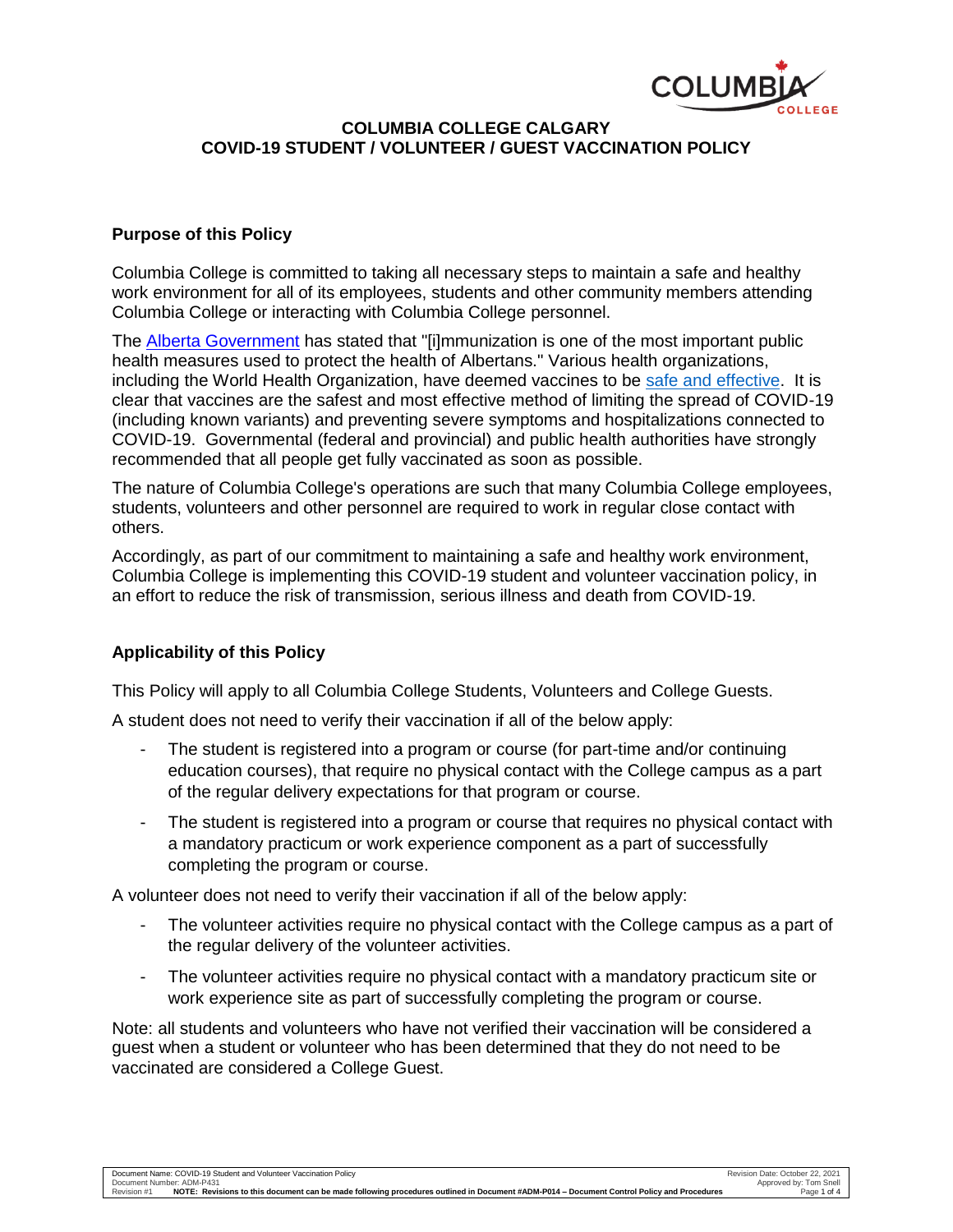

## **College Guests**

Effective November 1st, 2021 all guests visiting Columbia College will be required to show proof of vaccination in order to enter any of Columbia College's buildings. Guests may be permitted to enter a building for the purpose of verifying their vaccination status if the vaccination assessment area is located inside.

### **Definition of Vaccination Status**

In this Policy, the following terms shall have the following meanings:

"**fully vaccinated**" means Columbia College Students or Volunteers will be considered fully vaccinated if the they are at least 14 days from having received:

- Two doses of the AstraZenaca/COVIDSHIELD, Pfizer or Moderna vaccine, or any combination of such vaccines; or
- One dose of the Janssen (Johnson & Johnson) vaccine; or
- Has received any other COVID-19 vaccine that may be approved by Health Canada from time to time.

"**COVID-19 test**" means a Health Canada approved rapid screening test or a lab based PCR test (approved by either Health Canada or the lab accreditation body of the jurisdiction in which the test is performed) which:

- (a) the Columbia College Student or Volunteer has taken within the last 72 hours;
- (b) clearly outlines the laboratory that completed the test (if applicable), the type of test, the time of sample collection, and a clear indication of a negative result; and
- (c) is not sourced from the Alberta Health Services public COVID-19 testing system.

Effective November 15, 2021, all students and volunteers at Columbia College should have declared their COVID 19 vaccination status by completing the [Student Declaration of](https://forms.office.com/Pages/ResponsePage.aspx?id=NIzpCt7gw0SzsQ6hJZuI2dALJcXTZetGnCv01Z0qvRFUNjA3NjE5QVBEOVhVWlVBMUc0MTY4QlU2TC4u)  [Vaccination Form](https://forms.office.com/Pages/ResponsePage.aspx?id=NIzpCt7gw0SzsQ6hJZuI2dALJcXTZetGnCv01Z0qvRFUNjA3NjE5QVBEOVhVWlVBMUc0MTY4QlU2TC4u) or the [Volunteer Declaration of Vaccination Form.](https://forms.office.com/Pages/ResponsePage.aspx?id=NIzpCt7gw0SzsQ6hJZuI2dALJcXTZetGnCv01Z0qvRFURVpXUFk2QUxQSDNBUVdYRTEwQzNFQkpOWS4u) Prior to December 31st, inclusive, Columbia College Students and Volunteers who have not provided proof that they are fully vaccinated, and will be physically on campus, will be subject to mandatory COVID-19 testing on a twice per week basis (or more frequent basis, as may be determined by Columbia College, should COVID-19 case-loads and other relevant factors warrant). Columbia College Students and Volunteers are responsible for arranging and paying for any required COVID-19 test.

Effective January 1, 2022, all Columbia College Students and Volunteers are required to provide confirmation to Columbia College that they are fully vaccinated, and subject to the accommodation measures set out below, will no longer have the option of submitting to COVID-19 testing as a condition of enrolment, or providing volunteer services. Subject to the accommodation measures set out below, Columbia College Students and Volunteers who fail or refuse to provide confirmation to Columbia College of full vaccination status by January 1, 2022 will have to step out of their program and be withdrawn; or in the case of a volunteer be required to stop providing volunteer services.

Subject to the accommodation measures set out below, any new enrolments, new volunteers starting between November 15 and December 31, 2021, inclusive, will be required to provide confirmation to Columbia College that they are fully vaccinated or will be subject to mandatory COVID-19 testing requirements as set out above, as a condition of participating at events that are held on campus. Effective January 1, 2022, any new students and volunteers will be required to provide confirmation to Columbia College that they are fully vaccinated as a<br>Document Name: COVID-19 Student and Volunteer Vaccination Policy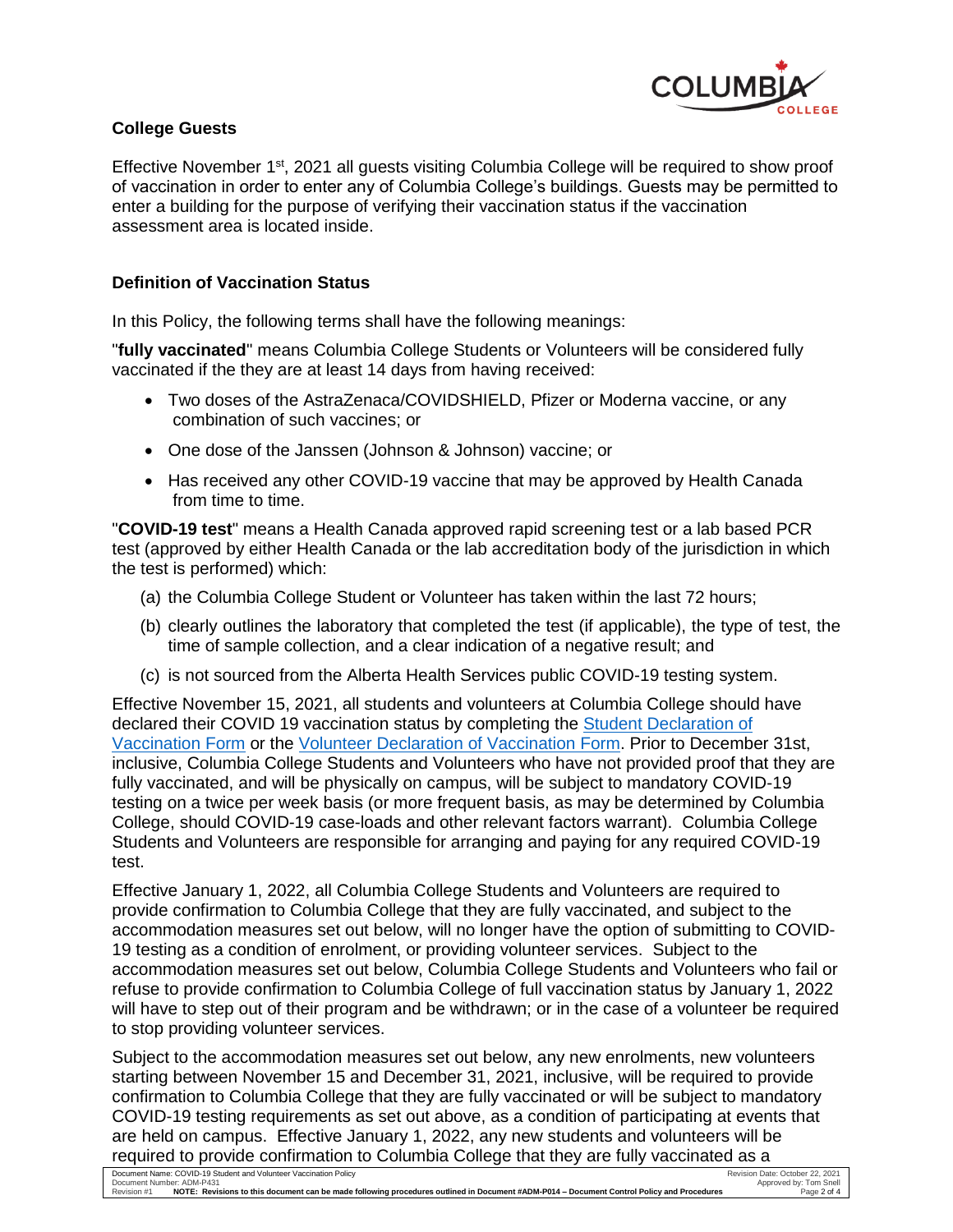

condition of their admission and/or volunteer requirements, subject to the accommodation measures set out below.

## **Proof of Vaccination**

Columbia College Students, Volunteers and Guests will be required to provide vaccination records from a public health authority confirming the vaccine(s) received and the date of vaccination(s) to Columbia College's using the [Student Declaration of Vaccination Form](https://forms.office.com/Pages/ResponsePage.aspx?id=NIzpCt7gw0SzsQ6hJZuI2dALJcXTZetGnCv01Z0qvRFUNjA3NjE5QVBEOVhVWlVBMUc0MTY4QlU2TC4u) or the [Volunteer Declaration of Vaccination Form.](https://forms.office.com/Pages/ResponsePage.aspx?id=NIzpCt7gw0SzsQ6hJZuI2dALJcXTZetGnCv01Z0qvRFURVpXUFk2QUxQSDNBUVdYRTEwQzNFQkpOWS4u)

Columbia College Students, Volunteers and Guests who received their vaccinations in Alberta can obtain and provide proof of vaccinations records using <https://myhealth.alberta.ca/myhealthrecords> or [https://covidrecords.alberta.ca](https://covidrecords.alberta.ca/) 

#### **Privacy**

All vaccination records will be kept confidential and protected by Columbia College, and will be used only for the purpose of enforcing this Policy. Columbia College will abide by all applicable privacy legislation with respect to the collection, use and disclosure of vaccine records.

#### **Accommodations**

Columbia College Students and Volunteers who are not able to receive a vaccination for valid medical or religious reasons, or based on any other protected ground as set out in the *Alberta Human Rights Act*, will be accommodated by Columbia College to the point of undue hardship. It is the responsibility of Columbia College Students and Volunteers who are unable to receive a vaccination for any of the reasons set out above to request an accommodation from Columbia College. Any Columbia College Student or Volunteer seeking an accommodation will be required to cooperate with Columbia College with respect to determining reasonable accommodation measures.

#### **Failure to Comply with this Policy**

Subject to the accommodation measures set out above, Columbia College Students or Volunteers who fail to comply with this Policy will be required to withdraw from their program or have their volunteer services terminated.

#### **Amendments/Modifications to this Policy**

Columbia College reserves the right to unilaterally modify or amend this Policy from time to time, based on government and health authority directives, recommendations and restrictions, developments in the COVID-19 pandemic and other relevant factors. Columbia College will provide as much advance notice as possible to Columbia College Students, Volunteers and Guests of any modifications or amendments to this Policy.